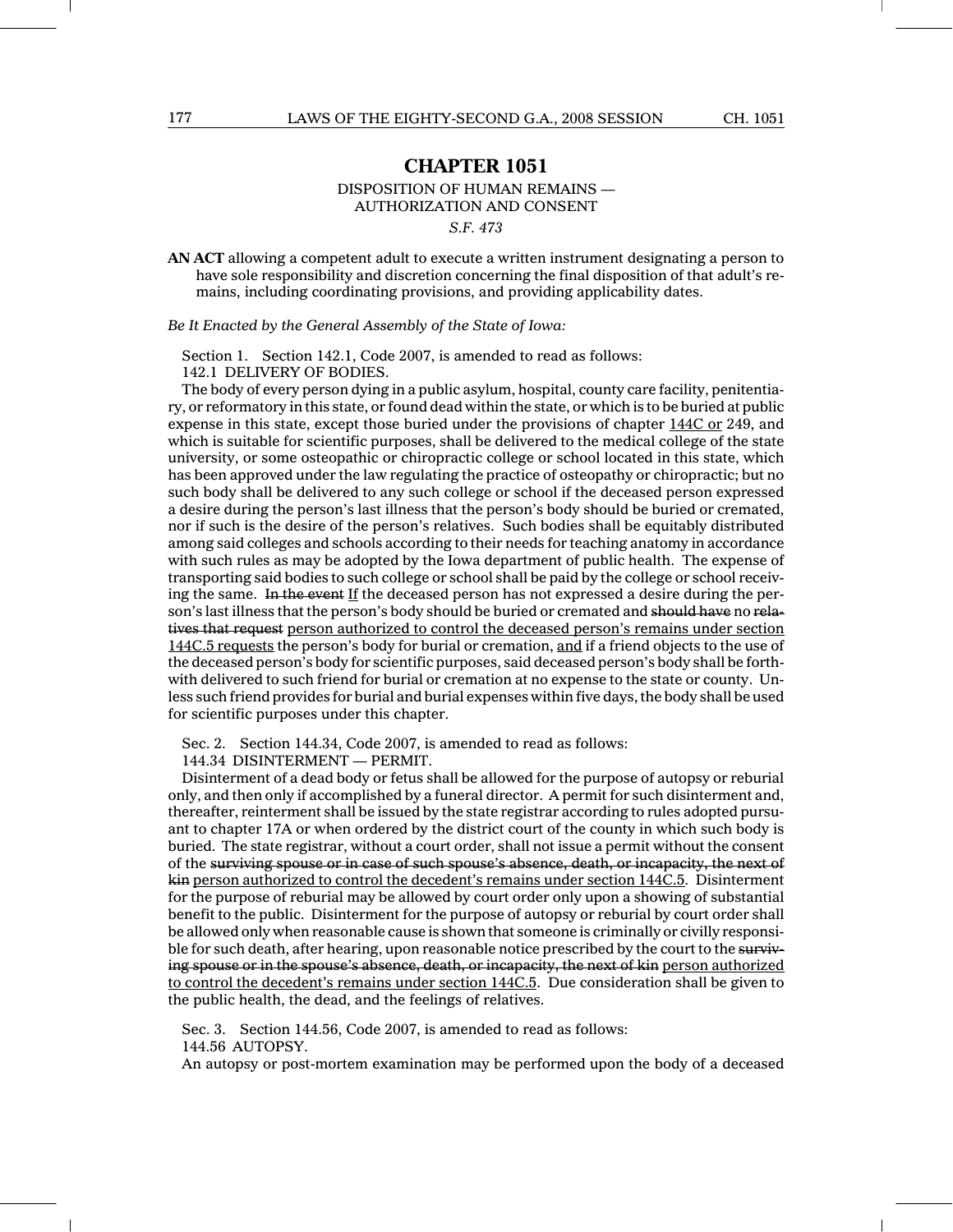person by a physician whenever the written consent to the examination or autopsy has been obtained by any of the following persons, in order of priority stated when persons in prior classes are not available at the time of death, and in the absence of actual notice of contrary indications by the decedent or actual notice of opposition by a member of the same or prior class:

1. The spouse.

2. An adult son or daughter.

3. Either parent.

4. An adult brother or sister.

5. A guardian of the person of the decedent at the time of the decedent's death.

6. Any other person authorized or under obligation to dispose of the body from the person authorized to control the deceased person's remains under section 144C.5.

This section does not apply to any death investigated under the authority of sections 331.802 to 331.804.

Sec. 4. Section 144B.1, Code 2007, is amended by adding the following new subsection: NEW SUBSECTION. 1A. "Designee" means a person named in a declaration under chapter 144C that is contained in or attached to a durable power of attorney for health care.

Sec. 5. Section 144B.5, Code 2007, is amended by adding the following new subsection: NEW SUBSECTION. 5. A durable power of attorney for health care may include a declaration under chapter 144C that names a designee and alternate designees who may be different persons than the attorney in fact or alternate attorneys in fact who are designated in the durable power of attorney for health care.

Sec. 6. NEW SECTION. 144C.1 SHORT TITLE. This chapter may be cited as the "Final Disposition Act".

Sec. 7. NEW SECTION. 144C.2 DEFINITIONS.

As used in this chapter, unless the context otherwise requires:

1. "Adult" means a person who is married or who is eighteen years of age or older.

2. "Adult day services program" means adult day services program as defined in section 231D.1.

3. "Assisted living program facility" means assisted living program facility as defined in section 231C.2.

4. "Ceremony" means a formal act or set of formal acts established by custom or authority to commemorate a decedent.

5. "Child" means a son or daughter of a person, whether by birth or adoption.

6. "Decedent" means a deceased adult.

7. "Declarant" means a competent adult who executes a declaration pursuant to this chapter.

8. "Declaration" means a written instrument, contained in or attached to a durable power of attorney for health care under chapter 144B, that is executed by a declarant in accordance with the requirements of this chapter, and that names a designee who shall have the sole responsibility and discretion for making decisions concerning the final disposition of the declarant's remains and the ceremonies planned after the declarant's death.

9. "Designee" means a competent adult designated under a declaration who shall have the sole responsibility and discretion for making decisions concerning the final disposition of the declarant's remains and the ceremonies planned after the declarant's death.

10. "Elder group home" means elder group home as defined in section 231B.1.

11. "Final disposition" means the burial, interment, cremation, removal from the state, or other disposition of remains.

12. "Health care facility" means health care facility as defined in section 135C.1.

13. "Health care provider" means health care provider as defined in section 144A.2.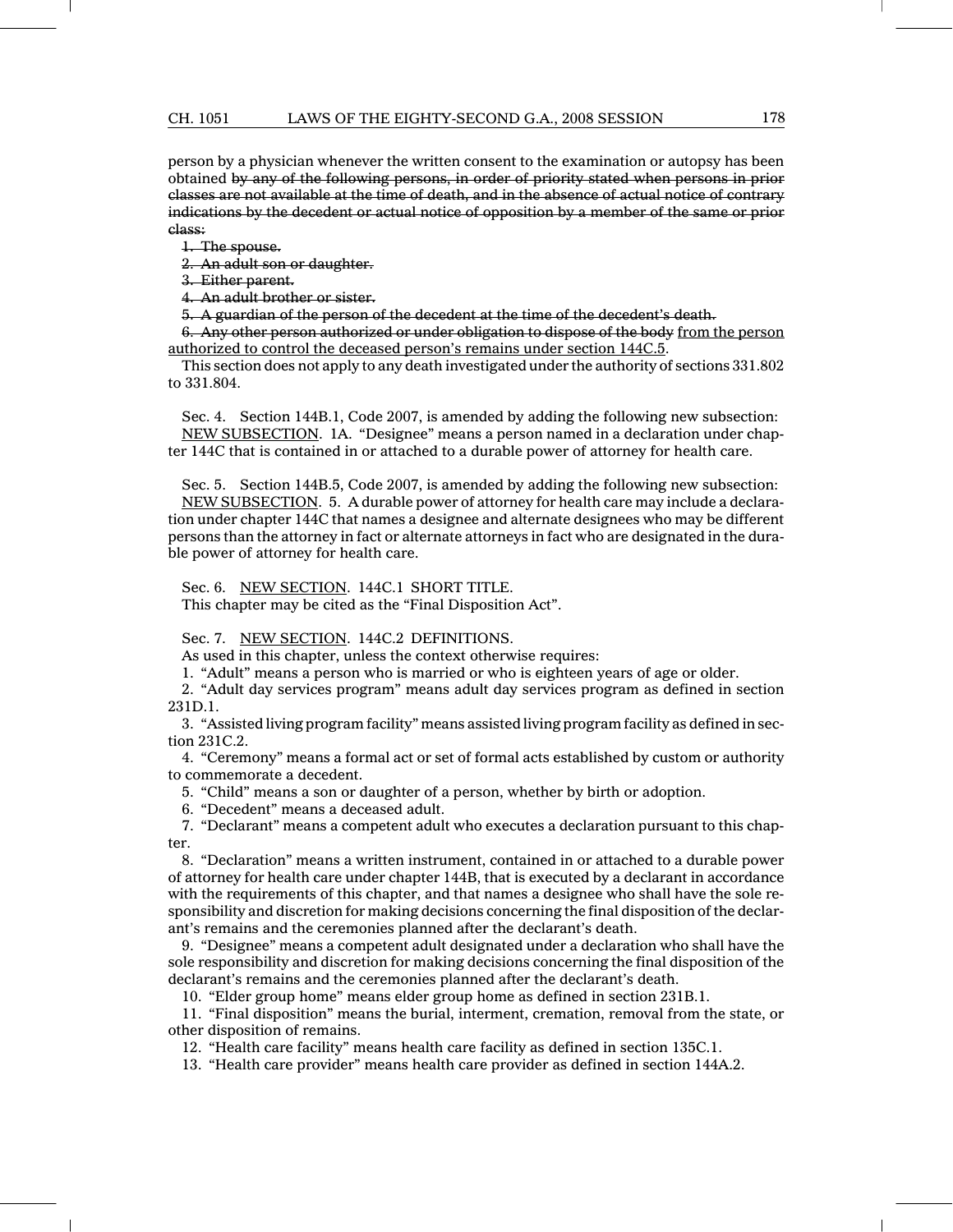14. "Hospital" means hospital as defined in section 135B.1.

15. "Interested person" means a decedent's spouse, parent, grandparent, adult child, adult sibling, adult grandchild, or a designee.

16. "Licensed hospice program" means a licensed hospice program as defined in section 135J.1.

17. "Reasonable under the circumstances" means consideration of what is appropriate in relation to the declarant's finances, cultural or family customs, and religious or spiritual beliefs. "Reasonable under the circumstances" may include but is not limited to consideration of the declarant's preneed funeral, burial, or cremation plan, and known or reasonably ascertainable creditors of the declarant.

18. "Remains" means the body or cremated remains of a decedent.

19. a. "Third party" means a person who is requested to dispose of remains by an adult with the right to dispose of a decedent's remains under section 144C.5 or assist with arrangements for ceremonies planned after the declarant's death.

b. "Third party" includes but is not limited to a funeral director, funeral establishment, cremation establishment, cemetery, the state medical examiner, or a county medical examiner.

Sec. 8. NEW SECTION. 144C.3 DECLARATION — DESIGNEE.

1. A declaration shall name a designee who shall have the sole responsibility and discretion for making decisions concerning the final disposition of the declarant's remains and the ceremonies planned after the declarant's death. A declaration may name one or more alternate designees and may include contact information for the designees and alternate designees.

2. A declaration shall not include directives for final disposition of the declarant's remains and shall not include arrangements for ceremonies planned after the declarant's death.

3. A designee, an alternate designee, and a third party shall act in good faith and in a manner that is reasonable under the circumstances.

4. A funeral director, funeral establishment, cremation establishment, cemetery, elder group home, assisted living program facility, adult day services program, licensed hospice program, or attorney, or any agent, owner, or employee of such an entity, shall not serve as a designee unless related to the declarant within the third degree of consanguinity.1

5. This section shall not be construed to permit a person who is not licensed pursuant to chapter 156 to make funeral arrangements.

Sec. 9. NEW SECTION. 144C.4 RELIANCE - IMMUNITIES.

1. A designee or third party who relies in good faith on a declaration is not subject to civil liability or to criminal prosecution or professional disciplinary action, to any greater extent than if the designee or third party dealt directly with the declarant as a fully competent and living person.

2. A designee or third party who relies in good faith on a declaration may presume, in the absence of actual knowledge to the contrary, all of the following:

a. That the declaration was validly executed.

b. That the declarant was competent at the time the declaration was executed.

3. A third party who relies in good faith on a declaration is not subject to civil or criminal liability for the proper application of property delivered or surrendered in compliance with decisions made by the designee including but not limited to trust funds held pursuant to chapter 523A.

4. A third party who has reasonable cause to question the authenticity or validity of a declaration may promptly and reasonably seek additional information from the person proffering the declaration or from other persons to verify the declaration.

5. The state medical examiner or a county medical examiner shall not be subject to civil liability or to criminal prosecution or professional disciplinary action for releasing a decedent's remains to a person who is not a designee or alternate designee.

6. This section shall not be construed to impair any contractual obligations of a designee or third party incurred in fulfillment of a declaration.

1 See chapter 1191, §124 herein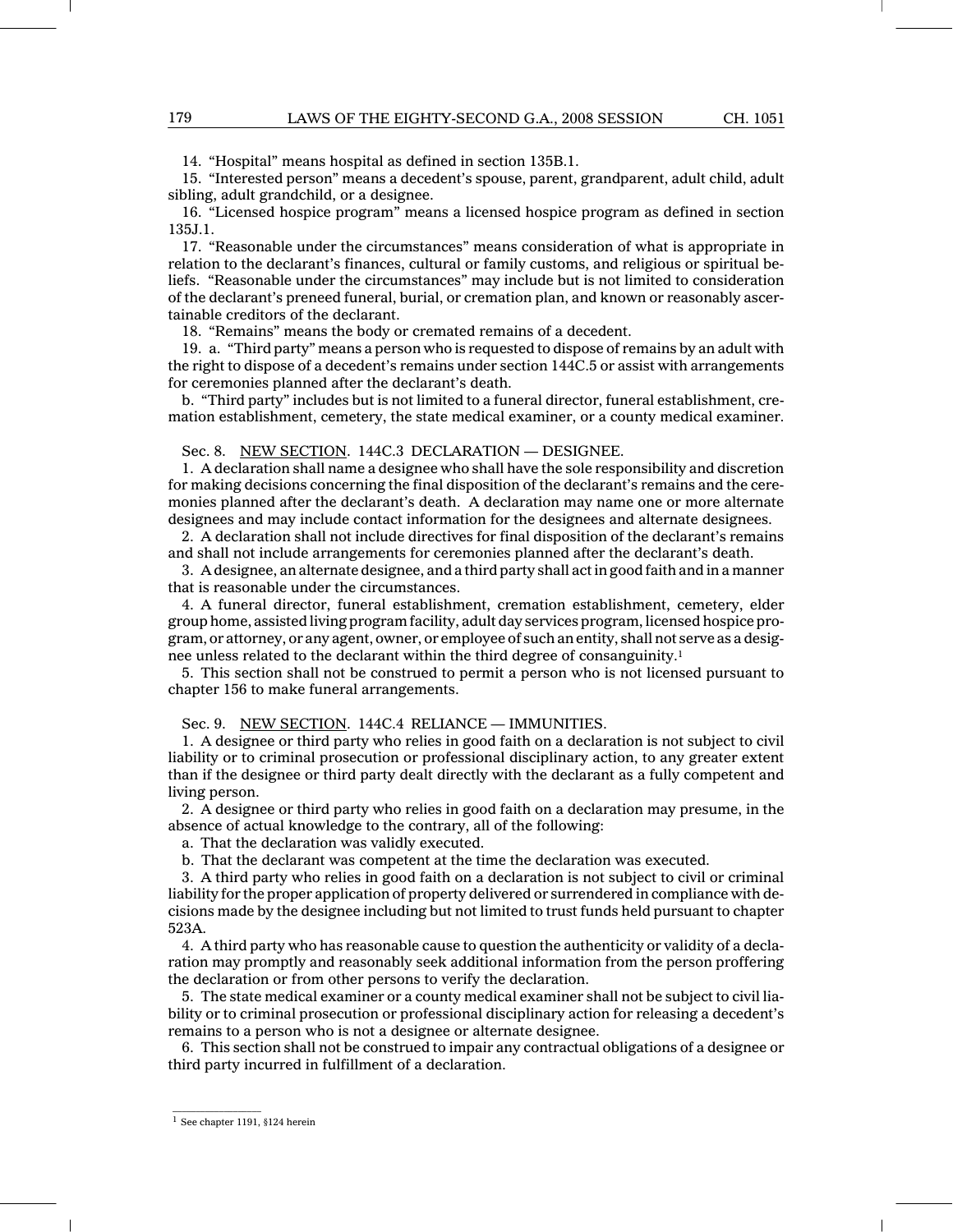Sec. 10. NEW SECTION. 144C.5 FINAL DISPOSITION OF REMAINS — RIGHT TO CONTROL.

1. The right to control final disposition of a decedent's remains or to make arrangements for the ceremony after a decedent's death vests in and devolves upon the following persons who are competent adults at the time of the decedent's death, in the following order:

a. A designee, or alternate designee, acting pursuant to the decedent's declaration.

b. The surviving spouse of the decedent, if not legally separated from the decedent, whose whereabouts is reasonably ascertainable.

c. A surviving child of the decedent, or, if there is more than one, a majority of the surviving children whose whereabouts are reasonably ascertainable.

d. The surviving parents of the decedent whose whereabouts are reasonably ascertainable.

e. A surviving grandchild of the decedent, or, if there is more than one, a majority of the surviving grandchildren whose whereabouts are reasonably ascertainable.

f. A surviving sibling of the decedent, or, if there is more than one, a majority of the surviving siblings whose whereabouts are reasonably ascertainable.

g. A surviving grandparent of the decedent, or, if there is more than one, a majority of the surviving grandparents whose whereabouts are reasonably ascertainable.

h. A person in the next degree of kinship to the decedent in the order named by law to inherit the estate of the decedent under the rules of inheritance for intestate succession or, if there is more than one, a majority of such surviving persons whose whereabouts are reasonably ascertainable.

i. A person who represents that the person knows the identity of the decedent and who signs an affidavit warranting the identity of the decedent and assuming the right to control final disposition of the decedent's remains and the responsibility to pay any expense attendant to such final disposition. A person who warrants the identity of the decedent pursuant to this paragraph is liable for all damages that result, directly or indirectly, from that warrant.

j. The county medical examiner, if responsible for the decedent's remains.

2. A third party may rely upon the directives of a person who represents that the person is a member of a class of persons described in subsection 1, paragraph "c", "e", "f", "g", or "h", and who signs an affidavit stating that all other members of the class, whose whereabouts are reasonably ascertainable, have been notified of the decedent's death and the person has received the assent of a majority of those members of that class of persons to control final disposition of the decedent's remains and to make arrangements for the performance of a ceremony for the decedent.

3. A third party may await a court order before proceeding with final disposition of a decedent's remains or arrangements for the performance of a ceremony for a decedent if the third party is aware of a dispute among persons who are members of the same class of persons described in subsection 1, or of a dispute between persons who are authorized under subsection 1 and the executor named in a decedent's will or a personal representative appointed by the court.

Sec. 11. NEW SECTION. 144C.6 DECLARATION OF DESIGNEE — FORM — REQUIRE-MENTS.

1. A declaration executed pursuant to this chapter may, but need not, be in the following form:

I hereby designate . . . . . . . . . . . . . . . . . . . . . . . . . . as my designee. My designee shall have the sole responsibility for making decisions concerning the final disposition of my remains and the ceremonies to be performed after my death. This declaration hereby revokes all prior declarations. This designation becomes effective upon my death.

My designee shall act in a manner that is reasonable under the circumstances.

I may revoke or amend this declaration at any time. I agree that a third party (such as a funeral or cremation establishment, funeral director, or cemetery) who receives a copy of this declaration may act in reliance on it. Revocation of this declaration is not effective as to a third party until the third party receives notice of the revocation. My estate shall indemnify my designee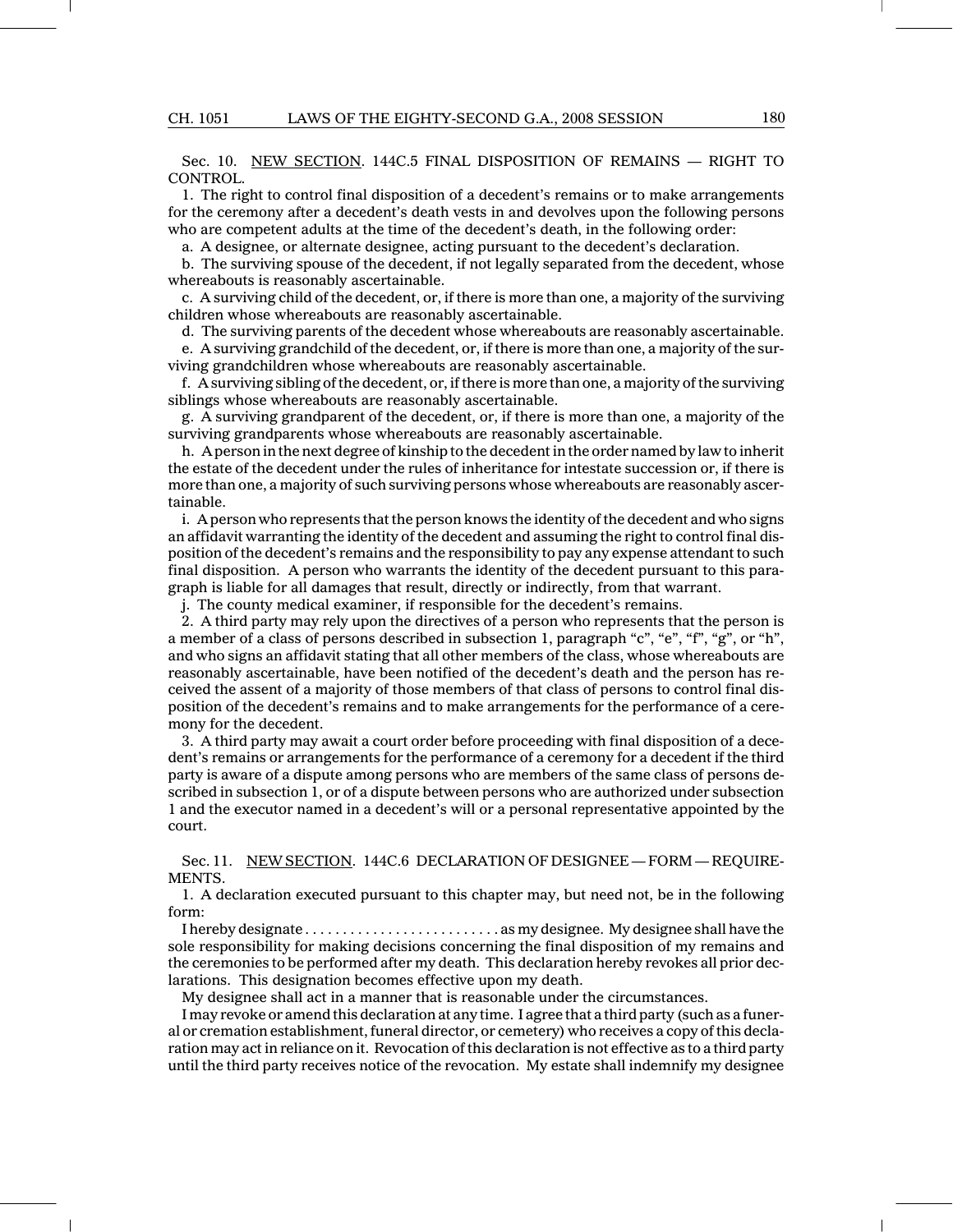and any third party for costs incurred by them or claims arising against them as a result of their good faith reliance on this declaration.

I execute this declaration as my free and voluntary act.

2. A declaration executed pursuant to this chapter shall be in a written form that substantially complies with the form in subsection 1, is properly completed, is contained in or attached to a durable power of attorney for health care under chapter 144B, and is dated and signed by the declarant or another person acting on the declarant's behalf at the direction of and in the presence of the declarant. In addition, a declaration shall be either of the following:

a. Signed by at least two individuals who are not named therein and who, in the presence of each other and the declarant, witnessed the signing of the declaration by the declarant, or another person acting on the declarant's behalf at the direction of and in the presence of the declarant, and witnessed the signing of the declaration by each other.

b. Acknowledged before a notarial officer.

3. A declaration may include the location of an agreement for prearranged funeral services or funeral merchandise as defined in and executed under chapter 523A, cemetery lots owned by or reserved for the declarant, and special instructions regarding organ donation consistent with chapter 142C.

Sec. 12. NEW SECTION. 144C.7 REVOCATION OF DECLARATION.

1. A declaration is revocable by a declarant in a writing signed and dated by the declarant.

2. Unless otherwise expressly provided in a declaration:

a. A dissolution of marriage, annulment of marriage, or legal separation between the declarant and the declarant's spouse that occurs subsequent to the execution of the declaration constitutes an automatic revocation of the spouse as a designee.

b. A designation of a person as a designee pursuant to a declaration is ineffective if the designation is revoked by the declarant in writing subsequent to the execution of the declaration or if the designee is unable or unwilling to serve as the designee.

Sec. 13. NEW SECTION. 144C.8 FORFEITURE OF DESIGNEE'S AUTHORITY.

A designee shall forfeit all rights and authority under a declaration and all rights and authority under the declaration shall vest in and devolve upon an alternate designee, or if there is none vest in and devolve pursuant to section 144C.5, under either of the following circumstances:

1. The designee is charged with murder in the first or second degree or voluntary manslaughter in connection with the declarant's death and those charges are known to a third party.

2. The designee does not exercise the designee's authority under the declaration within twenty-four hours of receiving notification of the death of the declarant or within forty hours of the declarant's death, whichever is earlier.

Sec. 14. NEW SECTION. 144C.9 INTERSTATE EFFECT OF DECLARATION.

Unless otherwise expressly provided in a declaration:

1. It is presumed that the declarant intended to have a declaration executed pursuant to this chapter have the full force and effect of law in any state of the United States, the District of Columbia, and any other territorial possessions of the United States.

2. A declaration or similar instrument executed in another state that complies with the requirements of this chapter may be relied upon, in good faith, by the designee, an alternate designee, and a third party in this state so long as the declaration is not invalid, illegal, or unconstitutional in this state.

Sec. 15. NEW SECTION. 144C.10 EFFECT OF DECLARATION.

1. The designee designated in a declaration shall have the sole discretion pursuant to the declaration to determine what final disposition of the declarant's remains and ceremonies to be performed after the declarant's death are reasonable under the circumstances.

2. The most recent declaration executed by a declarant shall control.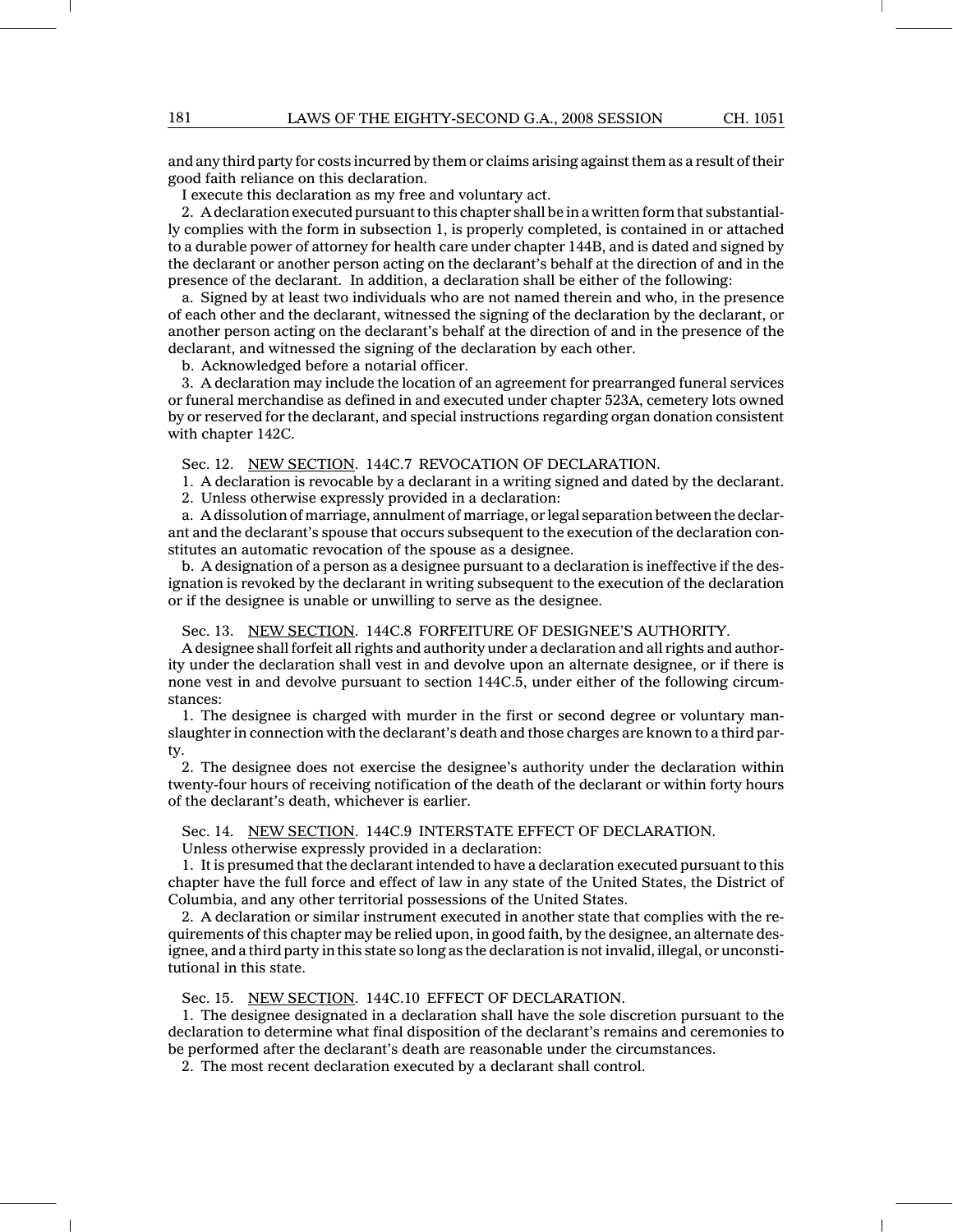## CH. 1051 LAWS OF THE EIGHTY-SECOND G.A., 2008 SESSION 182

3. This chapter does not prohibit a person from conducting a separate ceremony to commemorate a declarant, at the person's expense, to assist in the bereavement process.

4. The rights of a donee created by an anatomical gift pursuant to section 142C.11 are superior to the authority of a designee under a declaration executed pursuant to this chapter.

Sec. 16. NEW SECTION. 144C.11 PRACTICE OF MORTUARY SCIENCE.

This chapter shall not be construed to authorize the unlicensed practice of mortuary science as provided in chapter 156.

Sec. 17. Section 331.802, subsection 3, paragraph h, Code 2007, is amended to read as follows:

h. Death of a person if the body is not claimed by a relative person authorized to control the deceased person's remains under section 144C.5, or a friend.

Sec. 18. Section 331.802, subsection 8, Code 2007, is amended to read as follows:

8. Where donation of the remains of the deceased to a medical school or similar institution equipped with facilities to perform autopsies is provided by will or directed by the spouse, parents or children of full age, of the deceased person authorized to control the deceased person's remains under section 144C.5, any autopsy under this section shall be performed at the direction of the school or institution, and in such a manner as to further the purpose of the donation, while serving the public interest.

Sec. 19. Section 331.804, subsection 1, Code 2007, is amended to read as follows:

1. After an investigation has been completed, including an autopsy if one is performed, the body shall be prepared for transportation. The body shall be transported by a funeral directorif chosen by a relative or friend person authorized to control the remains of the deceased person under section 144C.5, for burial or other appropriate disposition. A medical examiner shall not use influence in favor of a particular funeral director. However, if a person other than a funeral director assumes custody of a dead body, the person shall secure a burial transit permit pursuant to section 144.32. If no one claims a body, it shall be disposed of as provided in chapter 142.

Sec. 20. Section 331.805, subsection 3, paragraph b, Code 2007, is amended to read as follows:

b. If the next of kin, guardian, or other person authorized to act on behalf control the remains of a deceased person under section 144C.5 has requested that the body of the deceased person be cremated, a permit for cremation must be obtained from a medical examiner. Cremation permits by the medical examiner must be made on the most current forms prepared at the direction of and approved by the state medical examiner, with copies forwarded to the state medical examiner's office. Costs for the cremation permit issued by a medical examiner shall not exceed seventy-five dollars. The costs shall be borne by the family, next of kin, guardian of the decedent, or other person of the permit and other reasonable cremation expenses may be paid from the decedent's estate pursuant to section 633.425, subsection 3.

Sec. 21. Section 523I.309, Code 2007, is amended to read as follows:

523I.309 INTERMENT, RELOCATION, OR DISINTERMENT OF REMAINS.

1. Any available member of the following classes of persons, in the priority listed, A person authorized to control the deceased person's remains under section 144C.5 shall have the right to control the interment, relocation, or disinterment of a decedent's remains within or from a cemetery:.

a. The surviving spouse of the decedent, if not legally separated from the decedent.

b. The decedent's surviving adult children. If there is more than one surviving adult child, any adult child who can confirm, in writing, that all other adult children have been notified of the proposed interment, relocation, or disinterment may authorize the interment, relocation,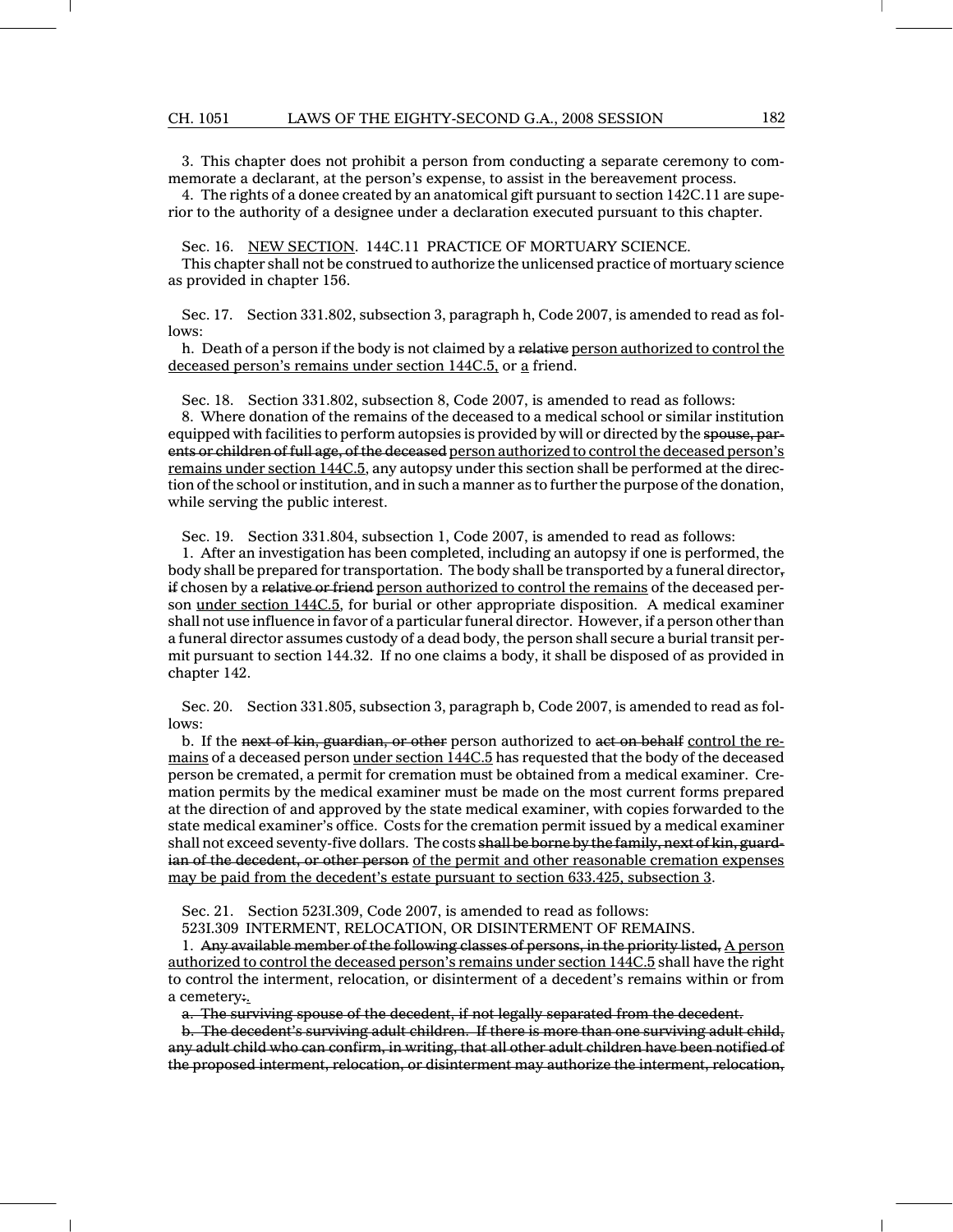or disinterment, unless the cemetery receives an objection to such action from another adult child of the decedent. Alternatively, a majority of the surviving adult children of the decedent whose whereabouts are reasonably ascertainable shall have such right to control.

c. The surviving parents of the decedent whose whereabouts are reasonably ascertainable. d. A surviving adult grandchild of the decedent. If there is more than one surviving adult grandchild, any adult grandchild who can confirm, in writing, that all other adult grandchildren have been notified of the proposed interment, relocation, or disinterment may authorize the interment, relocation, or disinterment, unless the cemetery receives an objection to such action from another adult grandchild of the decedent. Alternatively, a majority of the surviving adult grandchildren of the decedent whose whereabouts are reasonably ascertainable shall have such right to control.

e. A surviving adult sibling of the decedent. If there is more than one surviving adult sibling, any adult sibling who can confirm, in writing, that all other adult siblings have been notified of the proposed interment, relocation, or disinterment may authorize the interment, relocation, or disinterment, unless the cemetery receives an objection to such action from another adult sibling of the decedent. Alternatively, a majority of the surviving adult siblings of the decedent whose whereabouts are reasonably ascertainable shall have such right to control.

f. A surviving grandparent of the decedent. If there is more than one surviving grandparent, any grandparent who can confirm, in writing, that all other grandparents have been notified of the proposed interment, relocation, or disinterment may authorize the interment, relocation, or disinterment, unless the cemetery receives an objection to such action from another grandparent of the decedent. Alternatively, a majority of the surviving grandparents of the decedent whose whereabouts are reasonably ascertainable shall have such right to control.

g. An adult person in the next degree of kinship to the decedent in the order named by law to inherit the estate of the decedent under the rules of inheritance for intestate succession.

h. The county medical examiner, if responsible for the decedent's remains.

A cemetery may await a court order before proceeding with the interment, relocation, or disinterment of a decedent's remains within or from a cemetery if the cemetery is aware of a dispute between an authorized person under this section and the executor named in the decedent's will or a personal representative appointed by a court, or is aware of a dispute among authorized persons with the same priority under this subsection.

2. A person who represents that the person knows the identity of a decedent and, in order to procure the interment, relocation, or disinterment of the decedent's remains, signs an order or statement, other than a death certificate, that warrants the identity of the decedent is liable for all damages that result, directly or indirectly, from that representation.

3. A person may provide written directions for the interment, relocation, or disinterment of the person's own remains in a prepaid funeral or cemetery contract, or written instrument signed and acknowledged by the person. The directions may govern the inscription to be placed on a grave marker attached to any interment space in which the decedent had the right of interment at the time of death and in which interment space the decedent is subsequently interred. The directions may be modified or revoked only by a subsequent writing signed and acknowledged by the person. A person other than a decedent who is entitled to control the interment, relocation, or disinterment of a decedent's remains under this section shallfaithfully carry out the directions of the decedent to the extent that the decedent's estate or the person controlling the interment, relocation, or disinterment is financially able to do so.

4. A cemetery shall not be liable for carrying out the written directions of a decedent or the directions of any person entitled to control the interment, relocation, or disinterment of the decedent's remains.

5. 3. In the event of a dispute concerning the right to control the interment, relocation, or disinterment of a decedent's remains, the dispute may be resolved by a court of competent jurisdiction. A cemetery or entity maintaining a columbarium shall not be liable for refusing to accept the decedent's remains, relocate or disinter, inter or otherwise dispose of the decedent's remains, until the cemetery or entity maintaining a columbarium receives a court order or other suitable confirmation that the dispute has been resolved or settled.